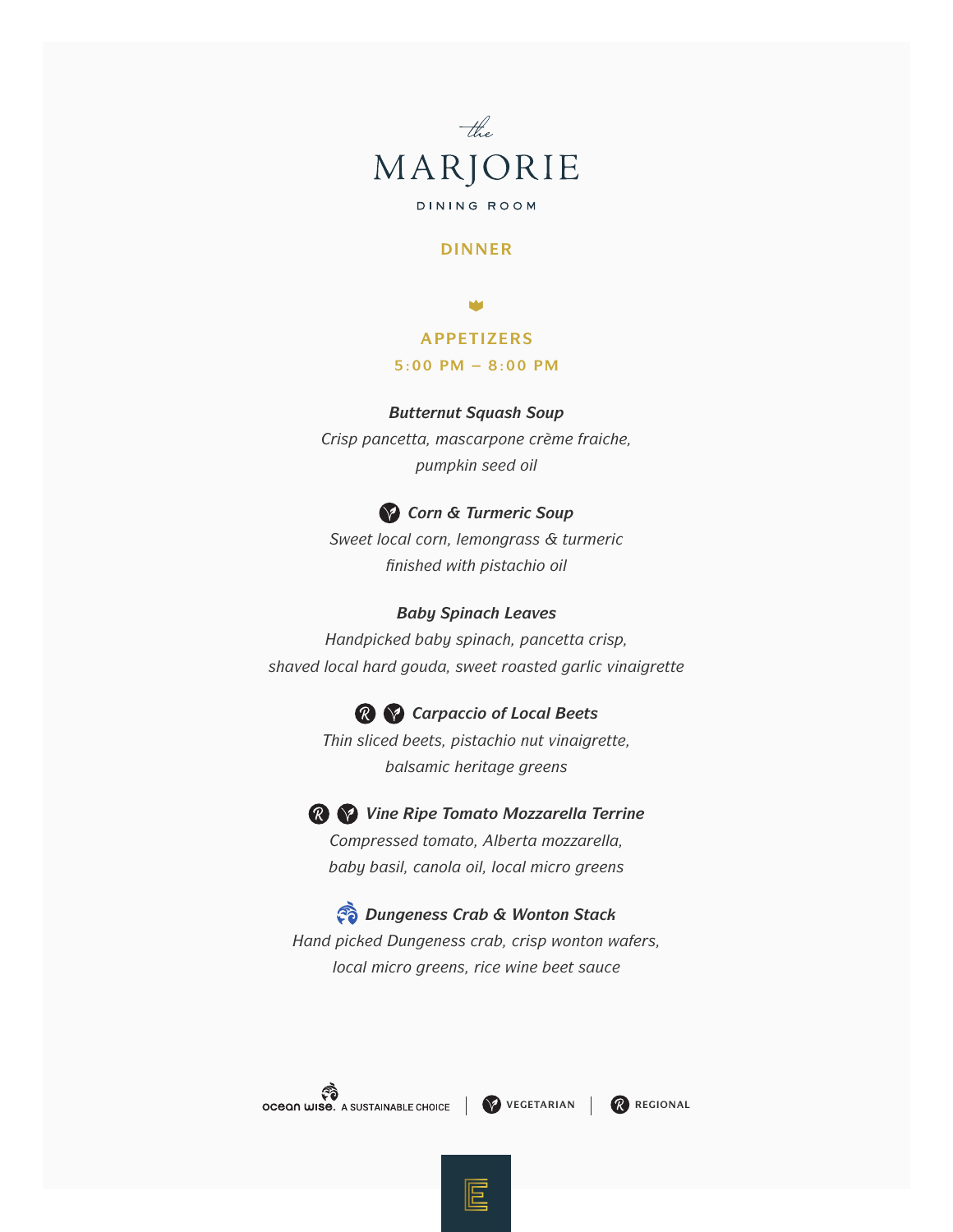

#### **DINNER**

**ENTRÉES 5:00 PM – 8:00 PM** 

## *Tomato & Butternut Squash Tenderloin*

*Pan seared tenderloin with, squash, tomato, fresh horseradish, chanterelle risotto, herb scented glaze*

## *Free Range Chicken Breast*

*Seared chicken breast with morel mushrooms & local herbs, roast barley, wild Alberta huckleberry* 

#### *Innisfail Rack of Lamb*

*Rosemary shallot marinated lamb, roast fingerling potatoes, birch glaze, Saskatoon berries* 

# *Wild Sockeye Salmon*

*Citrus poached west coast sockeye salmon, Poplar Bluff organic potatoes, avocado sabayon*

*Berkshire Pork Tenderloin Chinook honey, crusted hazel nuts, bleeding yams*

# *Wild Caught BC Ling Cod Fillet*

*Pan seared pacific cod, orange fennel salad, lobster mascarpone risotto, saffron broth*

*Wild Mushroom & Potato Pavé Wild chanterelle mushroom, Yukon Gold potatoes, maple smoked tomato coulis, herb oil* 



巨